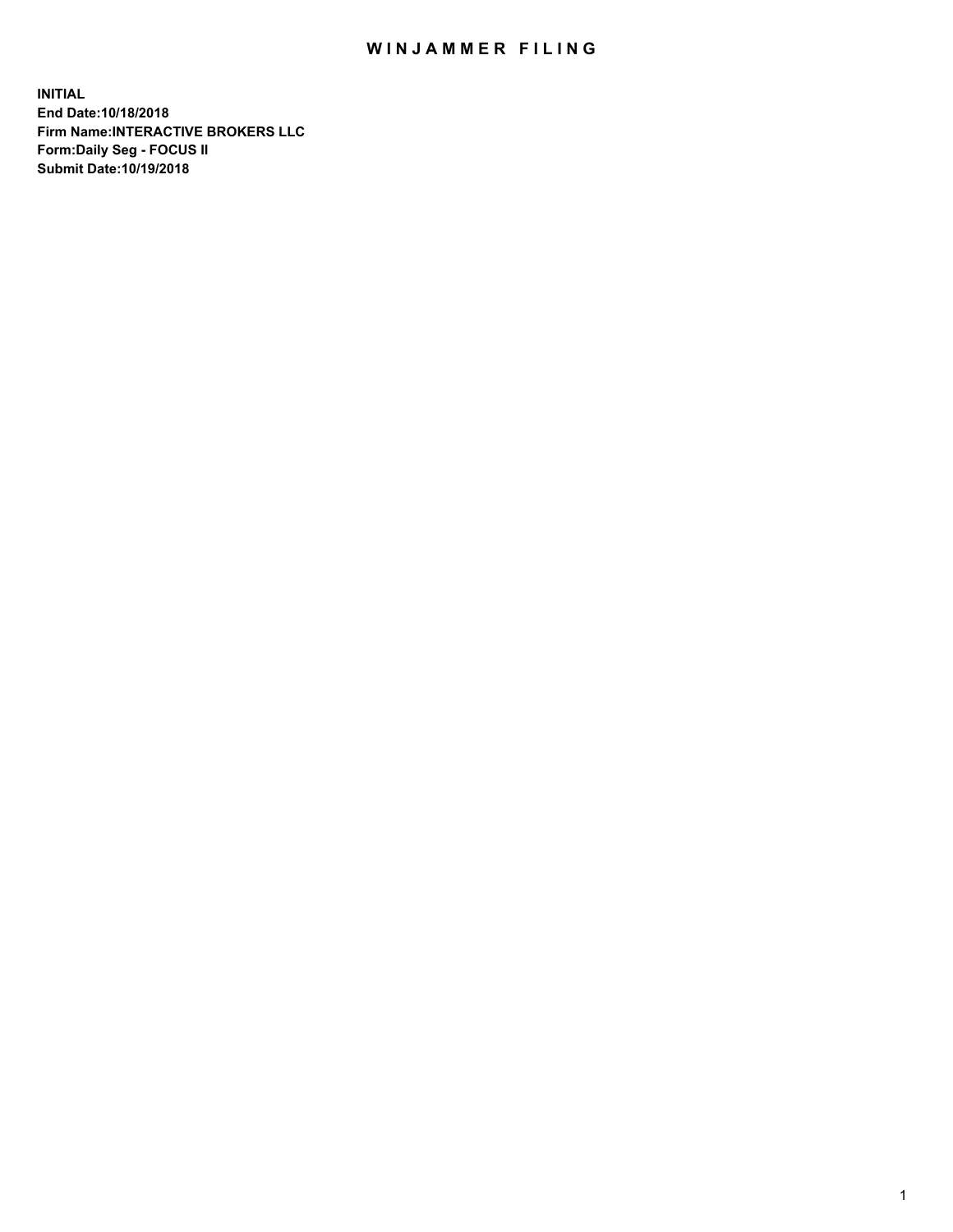**INITIAL End Date:10/18/2018 Firm Name:INTERACTIVE BROKERS LLC Form:Daily Seg - FOCUS II Submit Date:10/19/2018 Daily Segregation - Cover Page**

| Name of Company                                                                                                                                                                                                                                                                                                                | <b>INTERACTIVE BROKERS LLC</b>                                                                  |
|--------------------------------------------------------------------------------------------------------------------------------------------------------------------------------------------------------------------------------------------------------------------------------------------------------------------------------|-------------------------------------------------------------------------------------------------|
| <b>Contact Name</b>                                                                                                                                                                                                                                                                                                            | James Menicucci                                                                                 |
| <b>Contact Phone Number</b>                                                                                                                                                                                                                                                                                                    | 203-618-8085                                                                                    |
| <b>Contact Email Address</b>                                                                                                                                                                                                                                                                                                   | jmenicucci@interactivebrokers.c<br>om                                                           |
| FCM's Customer Segregated Funds Residual Interest Target (choose one):<br>a. Minimum dollar amount: ; or<br>b. Minimum percentage of customer segregated funds required:% ; or<br>c. Dollar amount range between: and; or<br>d. Percentage range of customer segregated funds required between:% and%.                         | $\overline{\mathbf{0}}$<br>$\overline{\mathbf{0}}$<br>155,000,000 245,000,000<br>0 <sub>0</sub> |
| FCM's Customer Secured Amount Funds Residual Interest Target (choose one):<br>a. Minimum dollar amount: ; or<br>b. Minimum percentage of customer secured funds required:%; or<br>c. Dollar amount range between: and; or<br>d. Percentage range of customer secured funds required between:% and%.                            | $\overline{\mathbf{0}}$<br>$\overline{\mathbf{0}}$<br>80,000,000 120,000,000<br>0 <sub>0</sub>  |
| FCM's Cleared Swaps Customer Collateral Residual Interest Target (choose one):<br>a. Minimum dollar amount: ; or<br>b. Minimum percentage of cleared swaps customer collateral required:% ; or<br>c. Dollar amount range between: and; or<br>d. Percentage range of cleared swaps customer collateral required between:% and%. | $\overline{\mathbf{0}}$<br>$\underline{\mathbf{0}}$<br>0 <sub>0</sub><br>0 <sub>0</sub>         |

Attach supporting documents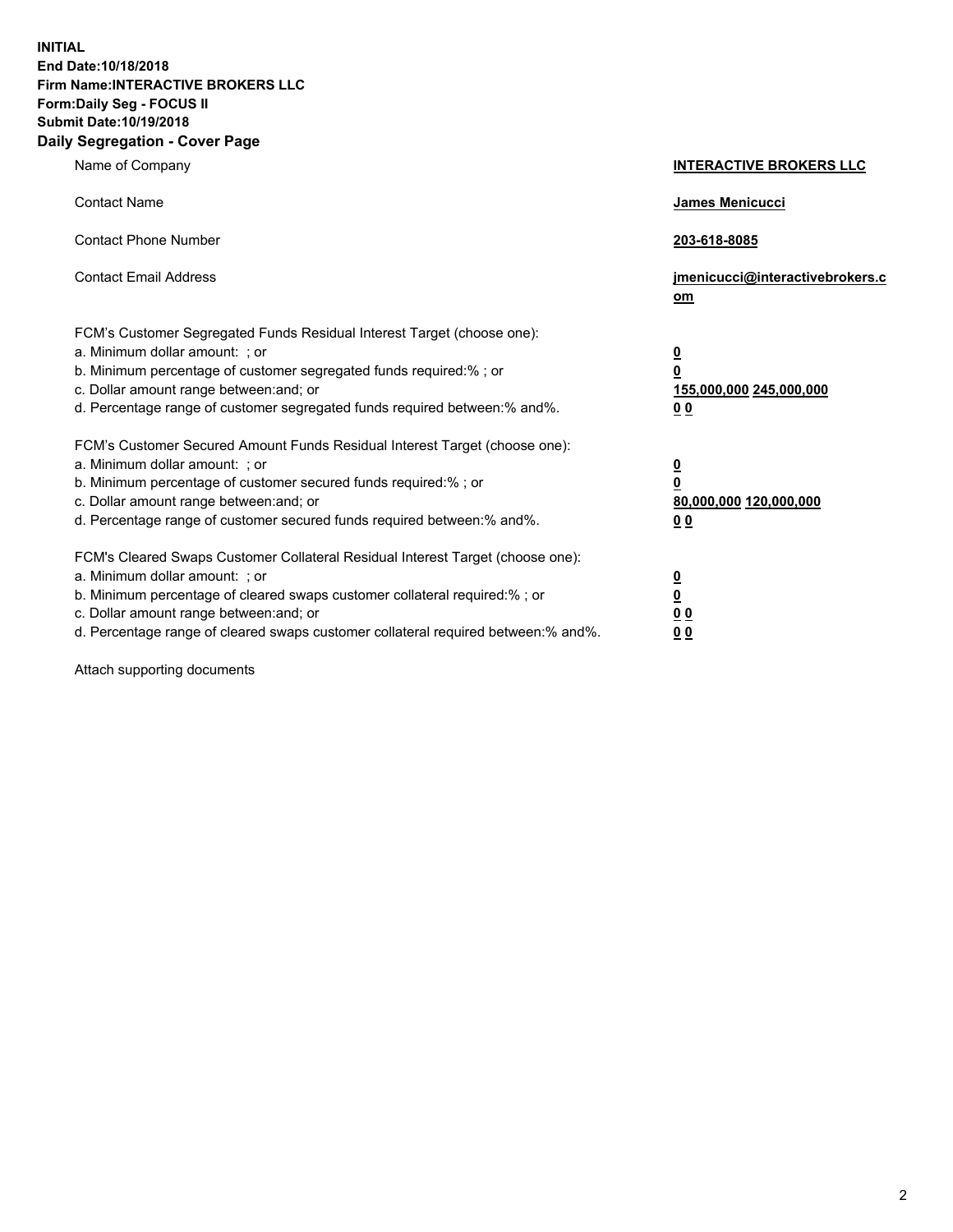## **INITIAL End Date:10/18/2018 Firm Name:INTERACTIVE BROKERS LLC Form:Daily Seg - FOCUS II Submit Date:10/19/2018 Daily Segregation - Secured Amounts**

|     | Daily Segregation - Secured Amounts                                                         |                                  |
|-----|---------------------------------------------------------------------------------------------|----------------------------------|
|     | Foreign Futures and Foreign Options Secured Amounts                                         |                                  |
|     | Amount required to be set aside pursuant to law, rule or regulation of a foreign            | $0$ [7305]                       |
|     | government or a rule of a self-regulatory organization authorized thereunder                |                                  |
| 1.  | Net ledger balance - Foreign Futures and Foreign Option Trading - All Customers             |                                  |
|     | A. Cash                                                                                     | 475,668,438 [7315]               |
|     | B. Securities (at market)                                                                   | $0$ [7317]                       |
| 2.  | Net unrealized profit (loss) in open futures contracts traded on a foreign board of trade   | -11,523,946 [7325]               |
| 3.  | Exchange traded options                                                                     |                                  |
|     | a. Market value of open option contracts purchased on a foreign board of trade              | 375,188 [7335]                   |
|     | b. Market value of open contracts granted (sold) on a foreign board of trade                | $-32,948$ [7337]                 |
| 4.  | Net equity (deficit) (add lines 1.2. and 3.)                                                | 464,486,732 [7345]               |
| 5.  | Account liquidating to a deficit and account with a debit balances - gross amount           | 26,546 [7351]                    |
|     | Less: amount offset by customer owned securities                                            | 0 [7352] 26,546 [7354]           |
| 6.  | Amount required to be set aside as the secured amount - Net Liquidating Equity              | 464,513,278 [7355]               |
|     | Method (add lines 4 and 5)                                                                  |                                  |
| 7.  | Greater of amount required to be set aside pursuant to foreign jurisdiction (above) or line | 464,513,278 [7360]               |
|     | 6.                                                                                          |                                  |
|     | FUNDS DEPOSITED IN SEPARATE REGULATION 30.7 ACCOUNTS                                        |                                  |
| 1.  | Cash in banks                                                                               |                                  |
|     | A. Banks located in the United States                                                       | 85,191,000 [7500]                |
|     | B. Other banks qualified under Regulation 30.7                                              | 0 [7520] 85,191,000 [7530]       |
| 2.  | Securities                                                                                  |                                  |
|     | A. In safekeeping with banks located in the United States                                   | 397,835,600 [7540]               |
|     | B. In safekeeping with other banks qualified under Regulation 30.7                          | 0 [7560] 397,835,600 [7570]      |
| 3.  | Equities with registered futures commission merchants                                       |                                  |
|     | A. Cash                                                                                     | $0$ [7580]                       |
|     | <b>B.</b> Securities                                                                        | $0$ [7590]                       |
|     | C. Unrealized gain (loss) on open futures contracts                                         | $0$ [7600]                       |
|     | D. Value of long option contracts                                                           | $0$ [7610]                       |
|     | E. Value of short option contracts                                                          | 0 [7615] 0 [7620]                |
| 4.  | Amounts held by clearing organizations of foreign boards of trade                           |                                  |
|     | A. Cash                                                                                     | $0$ [7640]                       |
|     | <b>B.</b> Securities                                                                        | $0$ [7650]                       |
|     | C. Amount due to (from) clearing organization - daily variation                             | $0$ [7660]                       |
|     | D. Value of long option contracts                                                           | $0$ [7670]                       |
|     | E. Value of short option contracts                                                          | 0 [7675] 0 [7680]                |
| 5.  | Amounts held by members of foreign boards of trade                                          |                                  |
|     | A. Cash                                                                                     | 95,067,659 [7700]                |
|     | <b>B.</b> Securities                                                                        | $0$ [7710]                       |
|     | C. Unrealized gain (loss) on open futures contracts                                         | 1,008,915 [7720]                 |
|     | D. Value of long option contracts                                                           | 375,188 [7730]                   |
|     | E. Value of short option contracts                                                          | -32,948 [7735] 96,418,814 [7740] |
| 6.  | Amounts with other depositories designated by a foreign board of trade                      | 0 [7760]                         |
| 7.  | Segregated funds on hand                                                                    | $0$ [7765]                       |
| 8.  | Total funds in separate section 30.7 accounts                                               | 579,445,414 [7770]               |
| 9.  | Excess (deficiency) Set Aside for Secured Amount (subtract line 7 Secured Statement         | 114,932,136 [7380]               |
|     | Page 1 from Line 8)                                                                         |                                  |
| 10. | Management Target Amount for Excess funds in separate section 30.7 accounts                 | 80,000,000 [7780]                |
| 11. | Excess (deficiency) funds in separate 30.7 accounts over (under) Management Target          | 34,932,136 [7785]                |
|     |                                                                                             |                                  |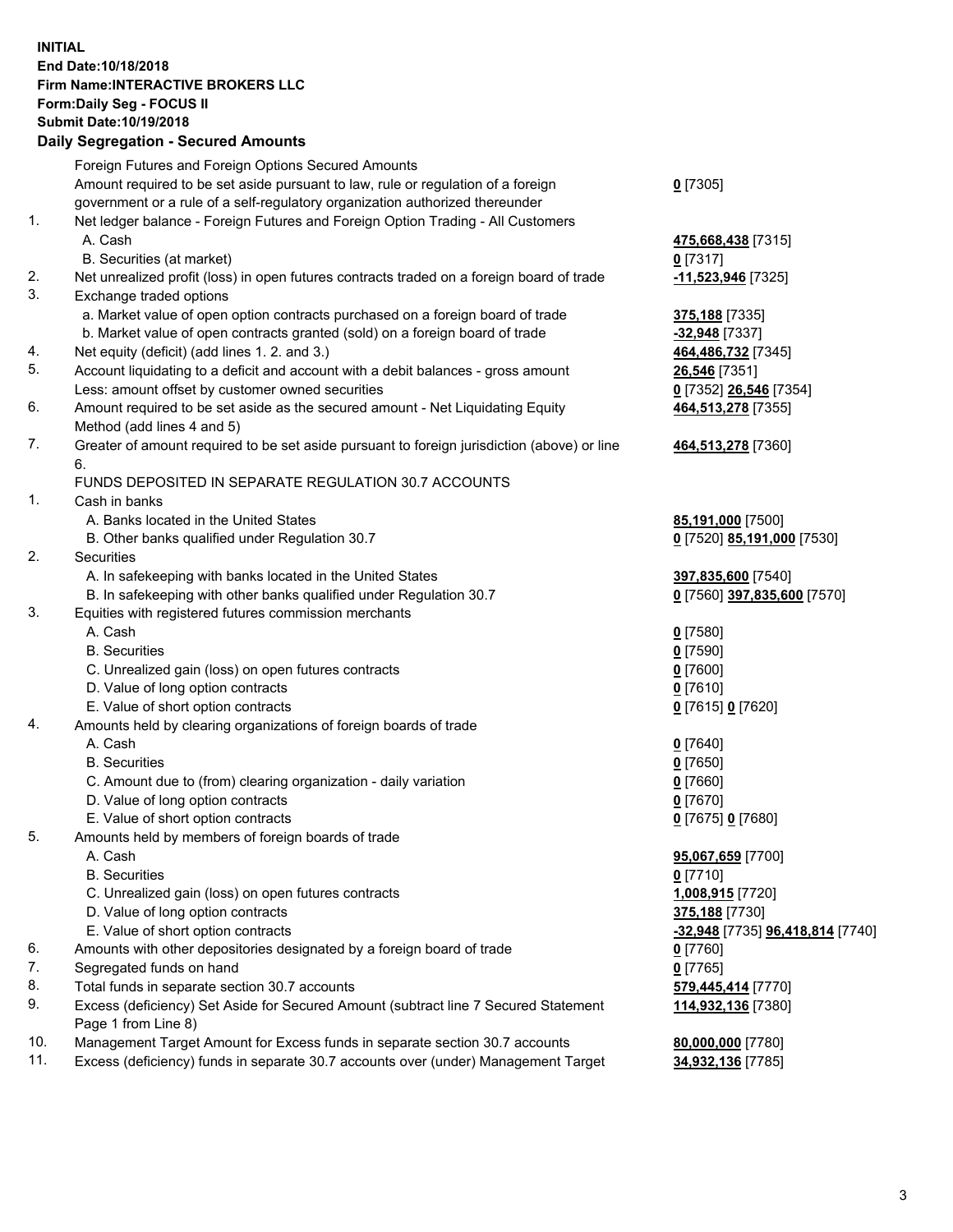**INITIAL End Date:10/18/2018 Firm Name:INTERACTIVE BROKERS LLC Form:Daily Seg - FOCUS II Submit Date:10/19/2018 Daily Segregation - Segregation Statement** SEGREGATION REQUIREMENTS(Section 4d(2) of the CEAct) 1. Net ledger balance A. Cash **4,267,691,142** [7010] B. Securities (at market) **0** [7020] 2. Net unrealized profit (loss) in open futures contracts traded on a contract market **7,253,955** [7030] 3. Exchange traded options A. Add market value of open option contracts purchased on a contract market **467,840,293** [7032] B. Deduct market value of open option contracts granted (sold) on a contract market **-511,729,816** [7033] 4. Net equity (deficit) (add lines 1, 2 and 3) **4,231,055,574** [7040] 5. Accounts liquidating to a deficit and accounts with debit balances - gross amount **162,413** [7045] Less: amount offset by customer securities **0** [7047] **162,413** [7050] 6. Amount required to be segregated (add lines 4 and 5) **4,231,217,987** [7060] FUNDS IN SEGREGATED ACCOUNTS 7. Deposited in segregated funds bank accounts A. Cash **801,794,034** [7070] B. Securities representing investments of customers' funds (at market) **2,288,477,240** [7080] C. Securities held for particular customers or option customers in lieu of cash (at market) **0** [7090] 8. Margins on deposit with derivatives clearing organizations of contract markets A. Cash **4,387,266** [7100] B. Securities representing investments of customers' funds (at market) **1,424,624,651** [7110] C. Securities held for particular customers or option customers in lieu of cash (at market) **0** [7120] 9. Net settlement from (to) derivatives clearing organizations of contract markets **-31,566,788** [7130] 10. Exchange traded options A. Value of open long option contracts **467,962,095** [7132] B. Value of open short option contracts **-511,876,429** [7133] 11. Net equities with other FCMs A. Net liquidating equity **0** [7140] B. Securities representing investments of customers' funds (at market) **0** [7160] C. Securities held for particular customers or option customers in lieu of cash (at market) **0** [7170] 12. Segregated funds on hand **0** [7150] 13. Total amount in segregation (add lines 7 through 12) **4,443,802,069** [7180] 14. Excess (deficiency) funds in segregation (subtract line 6 from line 13) **212,584,082** [7190] 15. Management Target Amount for Excess funds in segregation **155,000,000** [7194] **57,584,082** [7198]

16. Excess (deficiency) funds in segregation over (under) Management Target Amount Excess